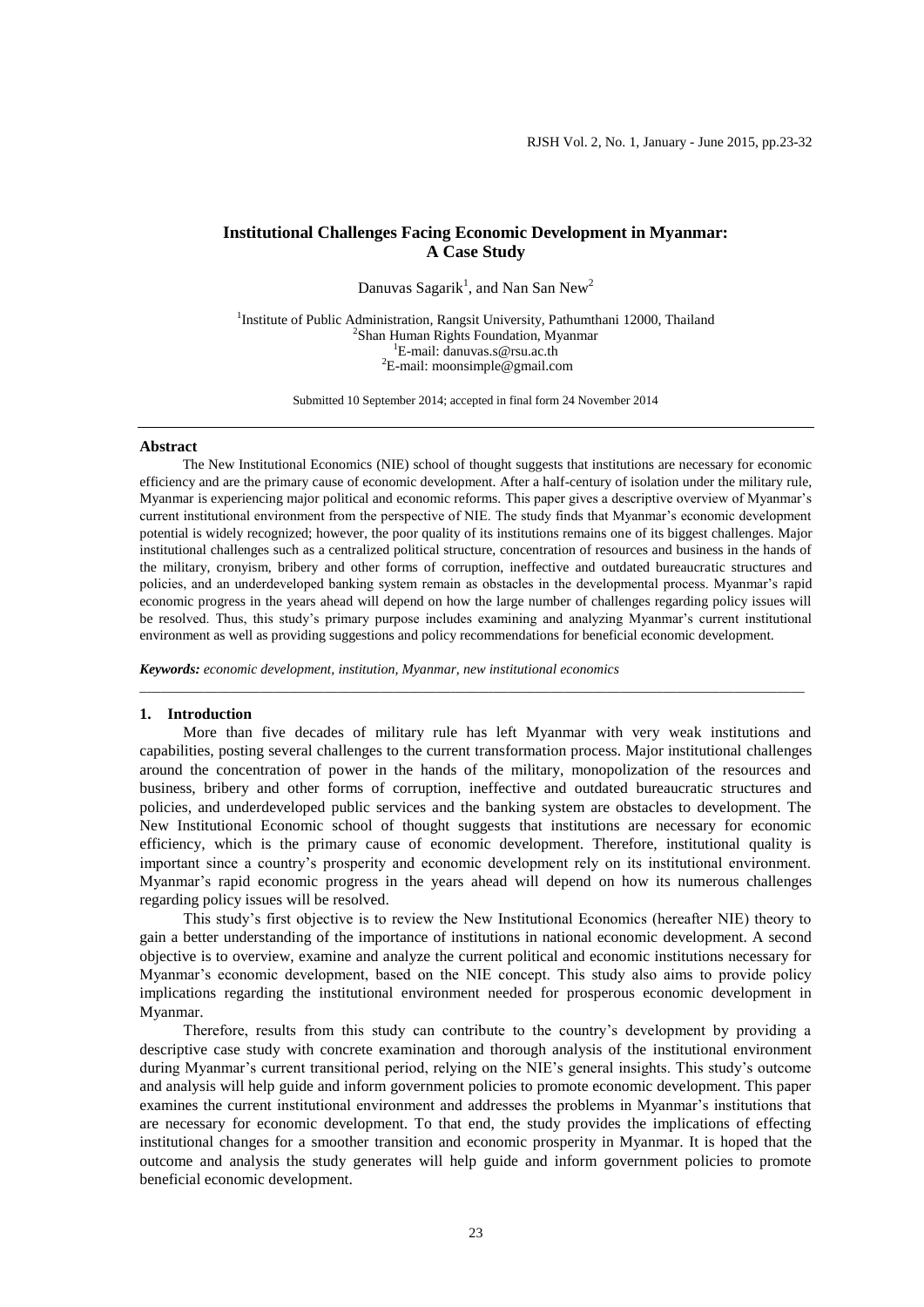### **2. Literature Review**

The NIE school of thought is a vast and relatively new multidisciplinary field that includes aspects of economics, sociology, history, political science, business organization, and law. It combines and extends the two economics theories of the original, or old, institutional economics and neo-classical economics. The NIE acknowledges the important role of institutions (assumption of old institutional economics), particularly institutions within the framework of neoclassical economics. Considering the insight of this theory, some linkages can be drawn to provide a connection between economic development and structural changes needed for Myanmar, which may require a huge reform effort to support economic development as well as cope with upcoming challenges brought about by the implementation of ASEAN Economic Community in late 2015.

### 2.1 Theoretical background

The NIE is built around the works particularly advocated by Douglas North (1990, 2005) and Oliver Williamson (1975). The term NIE was introduced by Williamson in his paper focusing on transaction costs. It has since become a standard term that classifies a diverse group of economists who share a common intellectual ground: institutions matter, the relationship between institutional structure and economic behavior requires attention, and the determinants of institutions can be analyzed with the aid of economic theory (Richter, 2005). NIE provides a new way of analyzing economic phenomena. It explains the determinants of institutions and their evolution over time, and it evaluates their impact on economic performance, efficiency, and distribution.

Thus, NIE is a useful framework that could help determine the types of institutions needed (either formal or informal) to improve Myanmar's economic performance. Therefore, based on NIE's concepts and general hypothesis, this paper examines the current institutional environment in Myanmar and intends to provide analysis and recommendations.

Based on North's definition, it is commonly agreed that "institutions are made up of formal rules (political systems, constitutions, laws governing contracts, property rights, organizations, product information, taxes, tariffs, regulation of banks, etc.), informal constraints (culture, norms of behavior, customs, values, traditions, sanctions, religions, etc.), and their enforcement characteristics; and they establish the rules of the game of a society" (North, 1990). More formally, institutions are humanly devised constraints that structure political, economic, and social interactions.

NIE suggests that in market exchanges there exist transaction costs comprising the cost of information as well as the cost of protecting rights and policing and enforcing agreements. Thus the existing cost in transactions due to imperfect information or uncertainty leads to the creation of both formal and informal institutions. Wiggins and Davis (2006) stated that these institutions evolve in response to the uncertainty, risk and information costs associated with living and transacting in an imperfect world. In turn, this leads to lower transaction costs and reduced uncertainty between market exchanges, both of which affect economic performance as a whole.

# 2.2 What kind of institutions promote growth and how?

North (1990) stated that institutions that evolve to lower transaction costs are key to economic performance. However, NIE suggests that due to path dependency, no single strategy for institutional design exists for all countries. Nevertheless, much NIE literature and many NIE economists have suggested fundamental institutional elements and designs that could enhance economic performance and foster development.

According to Milo (2007), only efficient institutions promote growth. Milo posits that countries need two distinct and not necessarily complementary sets of institutions to meet the challenges of development: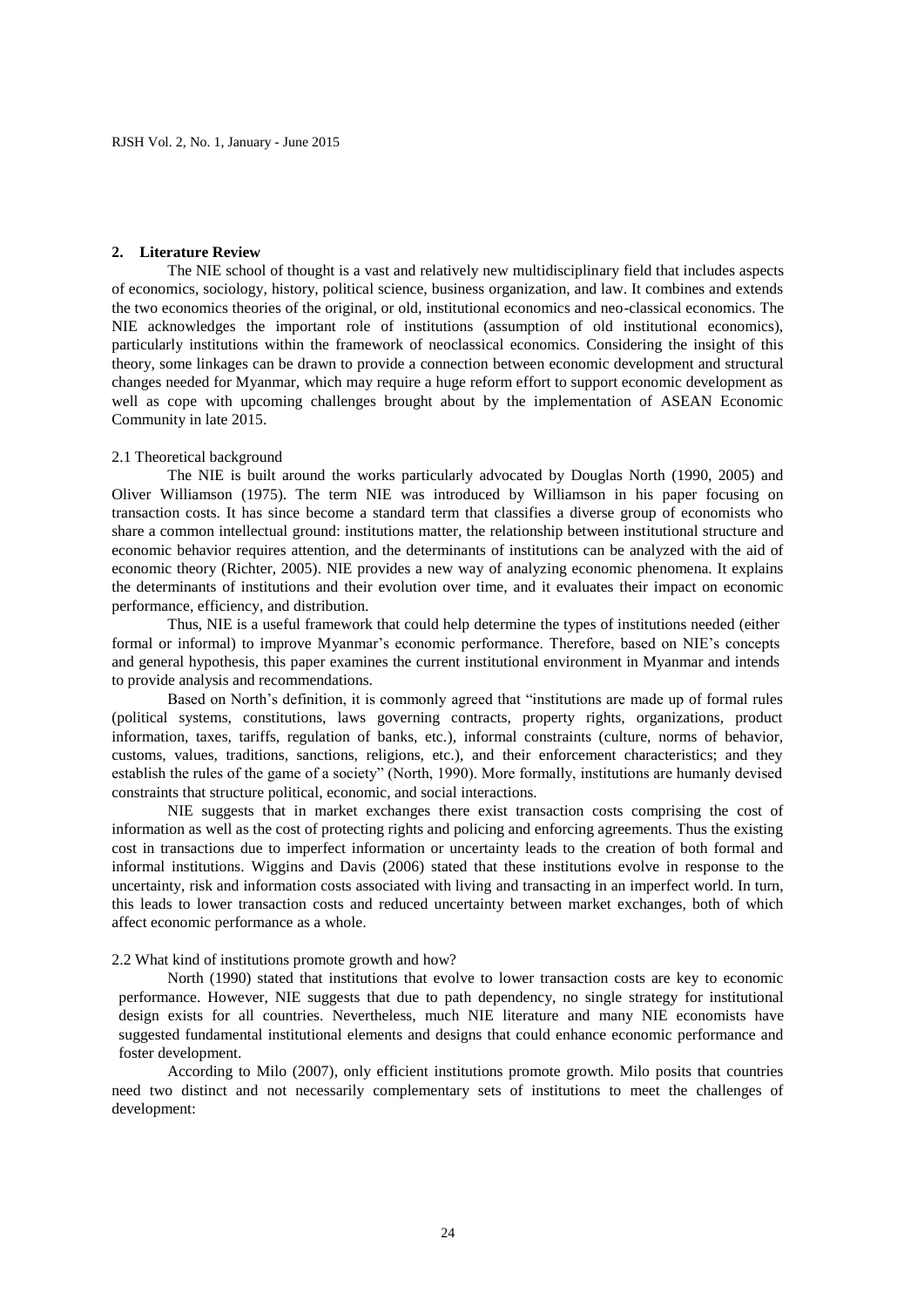- 1) those that promote exchange by lowering transaction costs and promoting trust (contracts and contract enforcement mechanisms, commercial norms and rules, and habits and beliefs favoring shared values and the accumulation of human capital), and
- 2) those that induce the state to protect rather than expropriate private property (constitutions, electoral rules, laws governing speech, and legal and civic norms).

These types of institutions encourage individuals to engage in productive activities by providing appropriate incentives and establishing a stable structure of human interactions, thus reducing uncertainty.

Similarly, in Rato's (2006) essay "Building Better Institutions", good institutions are those that adopt policy frameworks that accept several broad principles. First, the private sector is recognized as the main actor on the economic stage, with the state stepping in to provide appropriate regulation of markets. The second principle states that a good institution should have a commitment to protecting property rights and creating an environment in which innovation can thrive. Third, the rule of law prevails, and corruption is not tolerated in either the public or private sectors; and fourth, there is a stable macroeconomic environment, reflected in low inflation and a sustainable fiscal position (Rato, 2006).

### 2.3 How do institutions affect economic performance?

According to Wiggins and Davis (2006), the previously proposed types of institutions help determine the economic growth by potentially affecting three factors: investment, technical innovation and economic organization. Owners of capital are more likely to invest when property rights are secure. If it is easy to trade, obtain credit, retain a reasonable share of the profits (i.e., without excessive taxation) and ensure against risk, then investment is encouraged. Investment may also be stimulated when establishing companies or more informal economic groups is a relatively straightforward task.

Institutions help promote technical innovation by securing intellectual property rights, which is likely to promote private investment in research and development of innovation. Consequently, when institutions facilitate transactions and co-operation among individuals and thus build trust, whether in formal companies or less formal co-operatives, an economic organization is likely to be more effective and efficient, delivering the benefits of specialization and economies of scale where they apply.

In summary, NIE theory takes into account the profound effect of institutions on economic interaction as it acknowledges that legal, political, social and cultural institutions affect an economy's performance. The NIE's central hypothesis is that institutions (formal and informal) are crucial and the first determinant of economic performance. Overall, the NIE demonstrates that institutional quality as measured by bureaucratic efficiency, absence of corruption, protection of property rights and the rule of law is important for growth. Thus, it is suggested that the kinds of institutions that matter are those that protect property rights (a constitution, the rule of law), and lower transaction costs (promoting trust, contract and contract enforcement mechanism, stable macroeconomic, and an absence of corruption).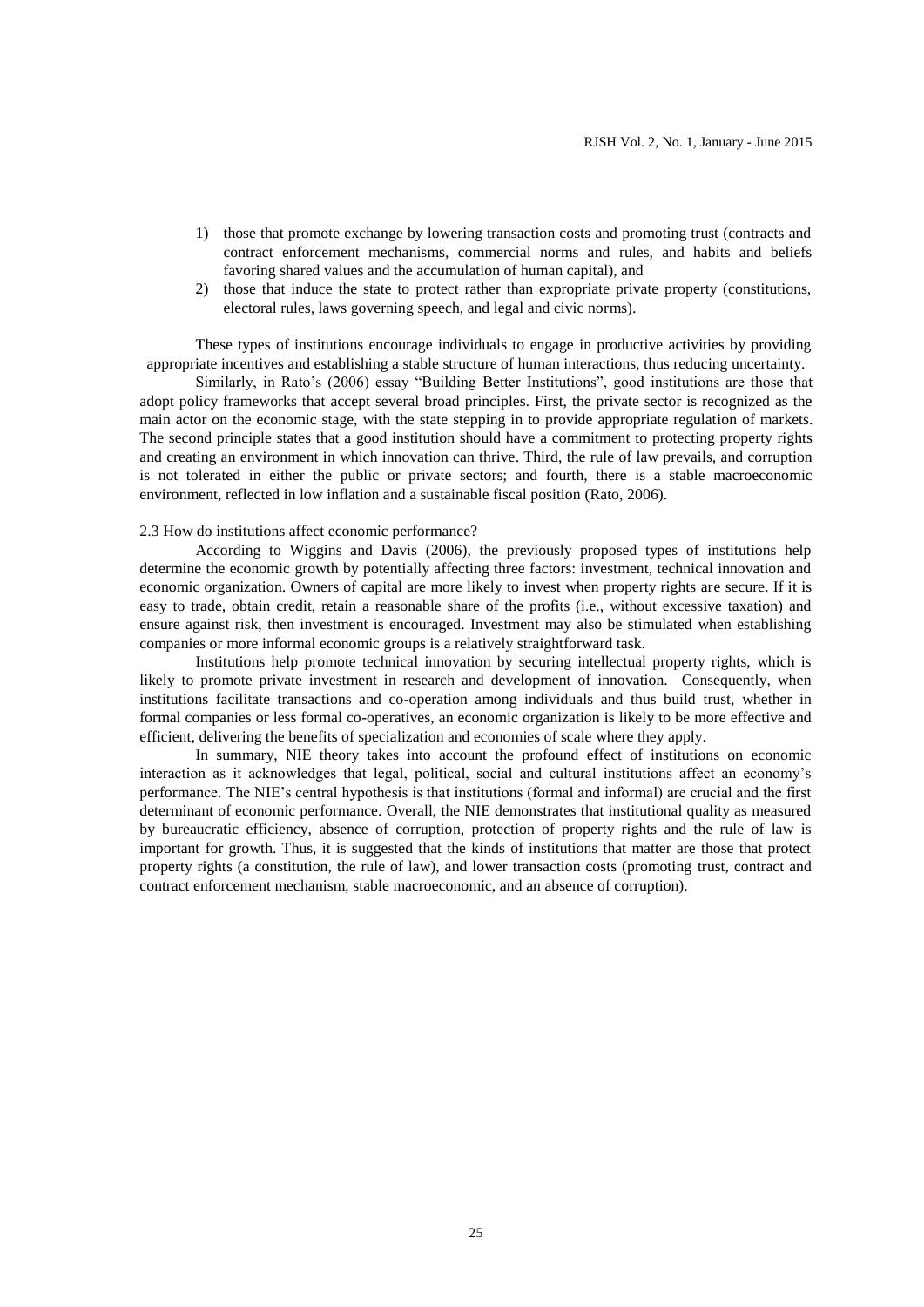

**Figure 1** NIE Model and its Application

### **3. NIE Application in the case of Myanmar**

As described in the above framework, "institutions" lead to better "economic performance". The transaction cost is an intervening variable between institutions and economic performance, which is causally affected by institutions and itself affects economic performance. However, this study does not aim to discern the relationship between these variables, but the theoretical framework is constructed and variables are identified as a means to provide a descriptive theory that establishes the overall framework.

This study is, therefore, a descriptive case study research paper that includes a description and examination of the current institutions necessary for Myanmar's economic development. The study uses both quantitative and qualitative data collection methods, which required a web-based review of existing reports, journals, news, articles, opinions, official publications and documents for content analysis. The study also uses quantitative methods to indicate the level of institutional environment (governance quality, the degree to which protection of property rights exists, political atmosphere, etc.) through application of several economic development indicators (such as the Freedom Index, Regulatory Efficiency, Good Governance indicators, Rule of Law) provided by several international organization such as The World Bank.

The information is from primary documents, secondary statistical data and tertiary sources. Regarding the data collection process, both tertiary and secondary sources are used to make textual analysis. The study mainly is in a descriptive style and mixes analysis methods in that it uses both qualitative and quantitative methods. The paper is outlined in a deductive style: it begins with a brief discussion on general theories (especially NIE) provided by several scholars. It then applies the theoretical framework and existing economic development indicators to focus on an analysis of the specific case study of Myanmar.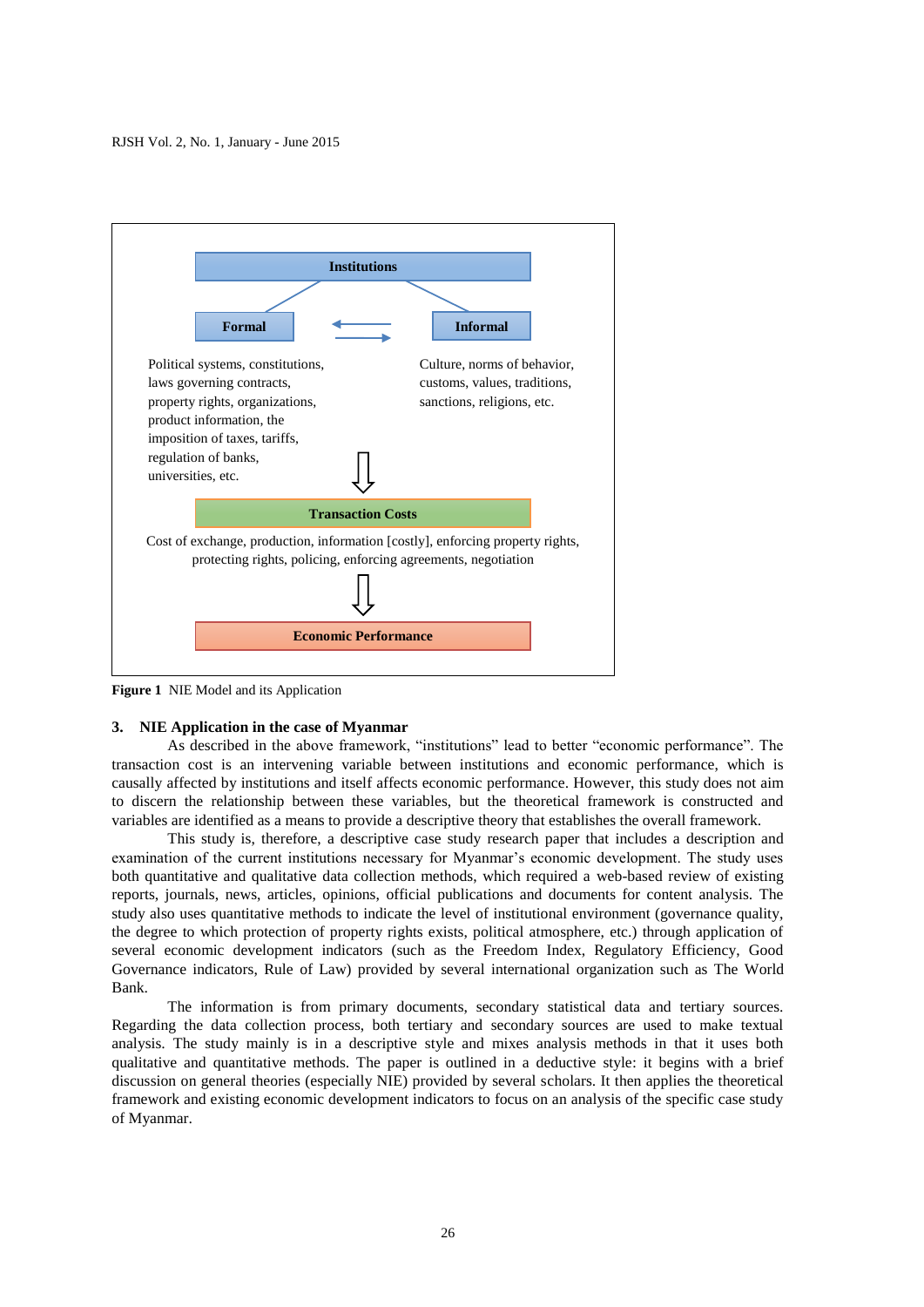Even though institutions include both formal and informal constraints, this study only focuses on examining the formal institutions (political systems, constitutions, laws governing contracts, property rights, organizations, the imposition of taxes, tariffs, regulation of banks, etc.). Informal constraints such as culture, norms and traditions require a study of history, thus needing a large amount of time. Therefore, this paper focuses only on the formal rules/institutions needed to examine the institutional environment via information, data and indicators that can be collected in a relatively short time period.

# **4. Examination and Findings**

Considering the NIE perspective, we have examined the institutional atmosphere using several indicators. To examine the quality of formal institutions in Myanmar as suggested by some institutional economists, we rely on several indicators and indexes, such as the Index of Economic Freedom on Myanmar by The Heritage Foundation, six key governance indicators of Myanmar from The World Bank, and the Economic Freedom of the World by the Fraser Institute.

The following are the summary figures that indicate Myanmar's institutional quality, economic freedom, governance quality and other aspects related to its economic institutional environment (North refers to the polity, judiciary, laws of contract and property).





**Figure 2** Index of Economic Freedom **Figure 3** Country Comparisons **Source:** The Heritage Foundation/Wall Street Journal, 2013

Myanmar's economic freedom score is 39.2, 0.5 point higher than in 2012, thus rendering its economy the 172<sup>nd</sup> freest in the 2013 *Index* out of 177 countries rated. According to the Heritage Foundation this is due to improvements in reducing corruption and increasing monetary freedom. The country is ranked 40 out of 41 countries in the Asia-Pacific region, and thus its overall score is much lower than the regional average.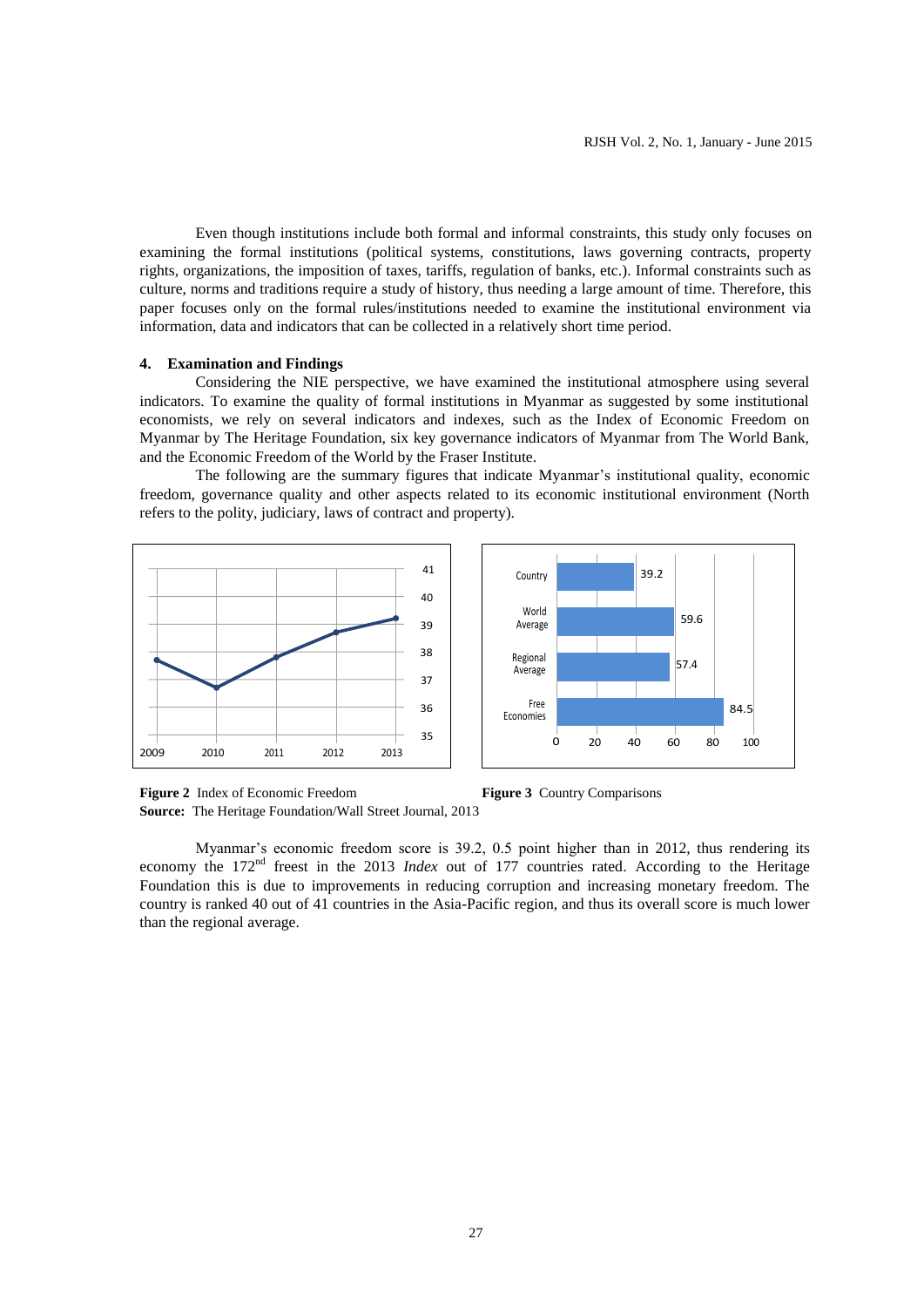

**Figure 4** Summary of the Index of Economic Freedom on Myanmar

**Source:** The Heritage Foundation/Wall Street Journal (2013) and author's summary on the Index of Economic Freedom on Myanmar from raw data.

The index measures 10 components of economic freedom on a scale of 0 to 100, whereby 100 represents maximum freedom, from 1996 to 2013. Overall, private property is not protected in Myanmar. Corruption remains a serious problem, and compared with the rest of the world Myanmar falls among nations with the highest levels of repression.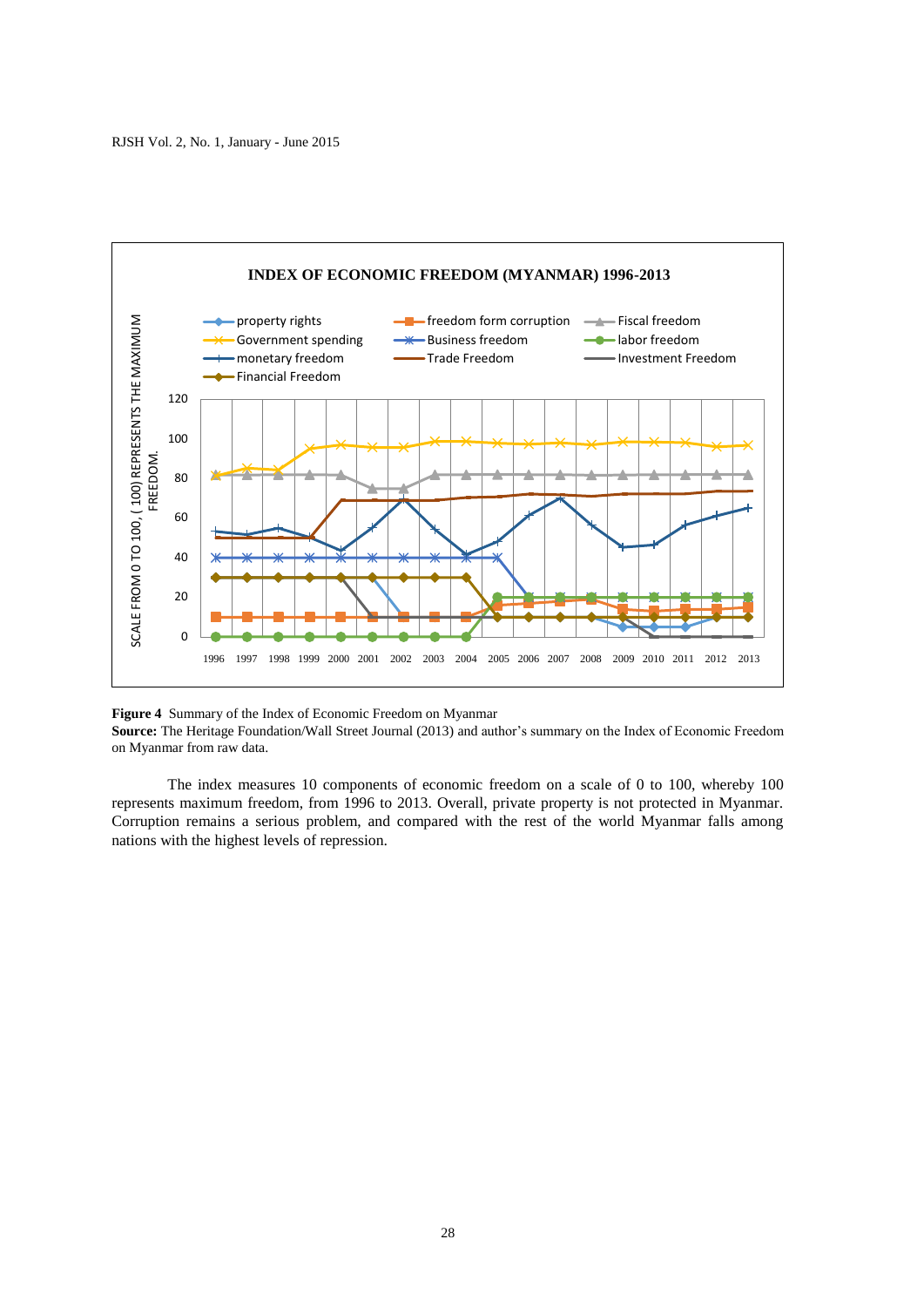

**Figure 5** Summary of Myanmar six governance indicators **Source:** The World Bank Group (2013) and author's summary of Worldwide Governance Indicators on Myanmar.

Overall, comparing Myanmar's six good governance measures over time, from 2008 we see slight drops in all perceptions. Thus, this figure confirms some weakening in Myanmar's institutional quality in recent years.



**Figure 6** The Economic Freedom Index (EFW)

**Source:** The Fraser Institute's EFW 2013 annual report and author's summary of Myanmar Economic Freedom based on the data provided by the Fraser Institute annual report.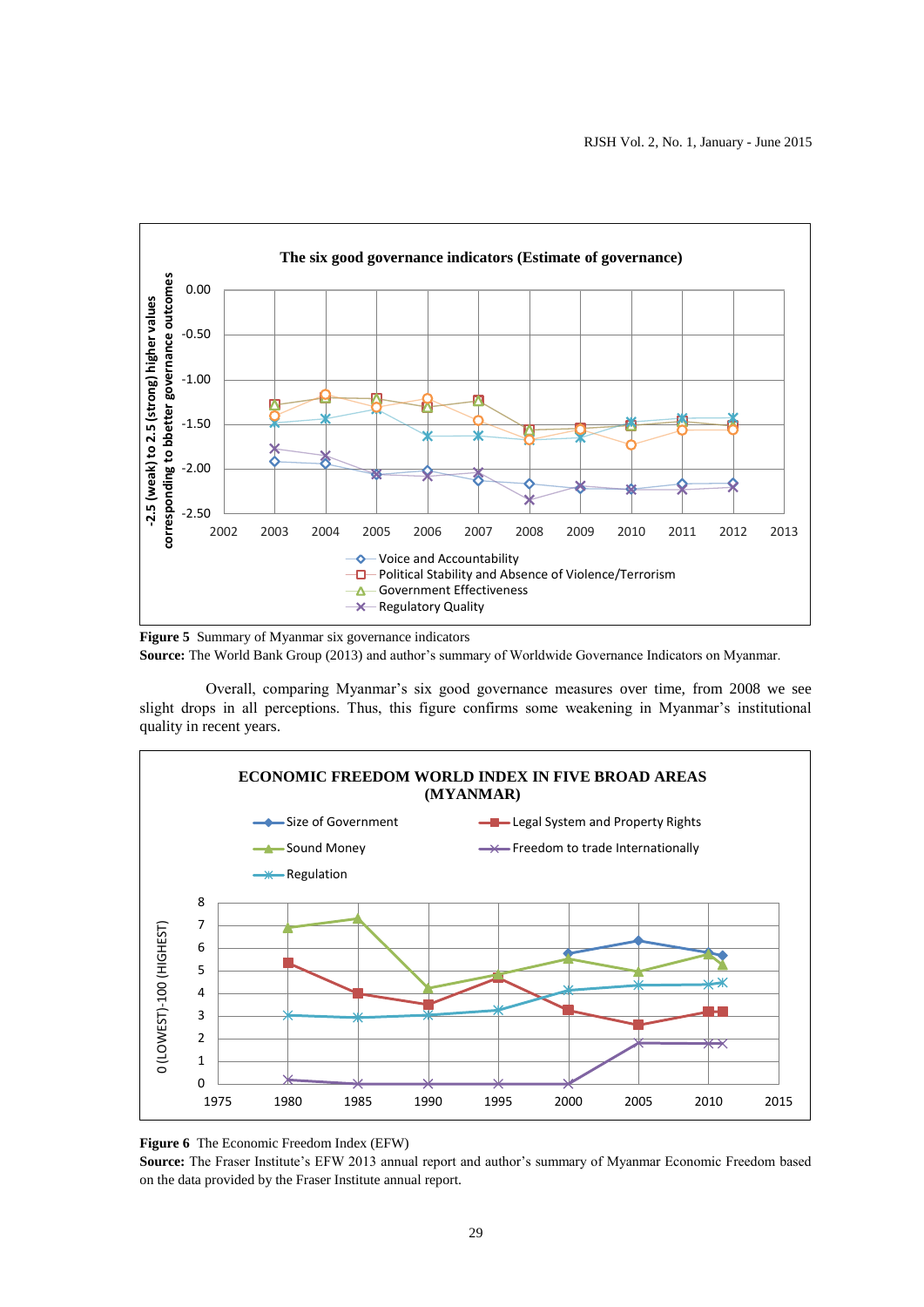EFW studies have found that countries with institutions and policies more consistent with economic freedom have higher investment rates, rapid economic growth, higher income levels, and a more rapid reduction in poverty rates. However, the above EFW figures show a continuous lack of freedom in the five broad areas across three decades in Myanmar.

In summary, the above measures of the Economic Freedom Index, the Economic Freedom of the World and the Good Governance Indicators provide statistical measurement regarding several aspects of institutional quality, economic freedom and governance quality. These indicators enable us to have some general ideas on the overall aspects of institutional quality, economic freedom, governance quality and other aspects related to Myanmar's economic institutional environment (North refers to the polity, judiciary, laws of contract and property). Most indicators reveal that Myanmar's overall institutional quality remains low.

Furthermore, the study examines Myanmar's current institutional environment by looking at its polity, governance systems, rule of law, transparency, property rules, judiciary system and banking system, which all help determine economic performance. Riffle states that Myanmar has been rated as having one of the world's worst business climates and that its miserable macroeconomic management, a virtually useless banking system, inadequate infrastructure and several administrative obstacles contribute to high transaction costs, which contradicts the suggestions of the NIE that suggest better and proper institutional structures would to lower transaction costs, which in turn would aid economic development.

The examination indicates that shortcomings in Myanmar's institutional environment. Thus, the necessary institutions have not been established and existing ones operate ineffectively. With the problem of centralized political systems, concentration of resources in the hands of the military and its cronies, corruption, the absence of the rule of law, underdeveloped legal and regulatory frameworks, a lack of independent legislative and judicial systems, vague and unclear interpretation of laws that fail to provide legal and economical certainty as well as the protection of property rights and contracts, and weakness in economic institutions such as underdeveloped financial institutions all pose challenges to efficient economic performance. Several aspects of Myanmar's institutional environment remain poor, obviously creating an unfavorable environment for economic development.

NIE posits that a nation's institutional environment (polity, judiciary, laws of contract and property rules, and policies that define the conditions under which business occurs) is the first determinant of economic performance. Accordingly, fostering Myanmar's economic development would require a process of removing impediments to growth by enhancing its institutions. According to NIE, only the right kind of institutions can create the potential to boost a country's economic development.

One of the main obstacles to improving institutions in Myanmar concerns the judicial branch: it remains weak due to the military's influence and the way legal and judiciary bodies are structured according to the nation's constitution. Due to an incomplete regulatory framework and underdeveloped institutions, Myanmar's rule of law is weak. A lack of clear laws, regulations and enforcement mechanisms worsen corruption, provide virtually no transparency and discourage investment and economic activities.

# **5. Discussion and Policy Recommendations**

According to NIE, the type of institutions that foster economic growth require formal rules that clearly define property rights to the goods or services that can be exchanged, promote trust and respect for the rule of law, and finally enforce rights and laws as objectively and fairly as possible. NIE economist Yeager suggests that for markets to exist and perform well, at least six criteria must be in place, including good information for consumers, a stable and trusted monetary system, legitimate and secure ownership of property rights, and access to an impartial legal system for both buyers and sellers (Boliari, 2007).

However, due to past experience of three currency demonetizations, people have lost trust in the Central Bank of Myanmar regarding its currency, the kyat. Moreover, the banking system is outdated and underdeveloped. Property rights are unprotected because of vaguely stated, outdated laws and regulations and an ineffective judicial system. Thus, Kim, Neo and Oeni (2012) state that regulatory and legislative restrictions with the lack of capacity within Myanmar's institutions may limit its ability to cope with the influx of foreign investment. Though Myanmar's legislative framework for investment is being revised, there are concerns about the effectiveness of the rule of law to implement this.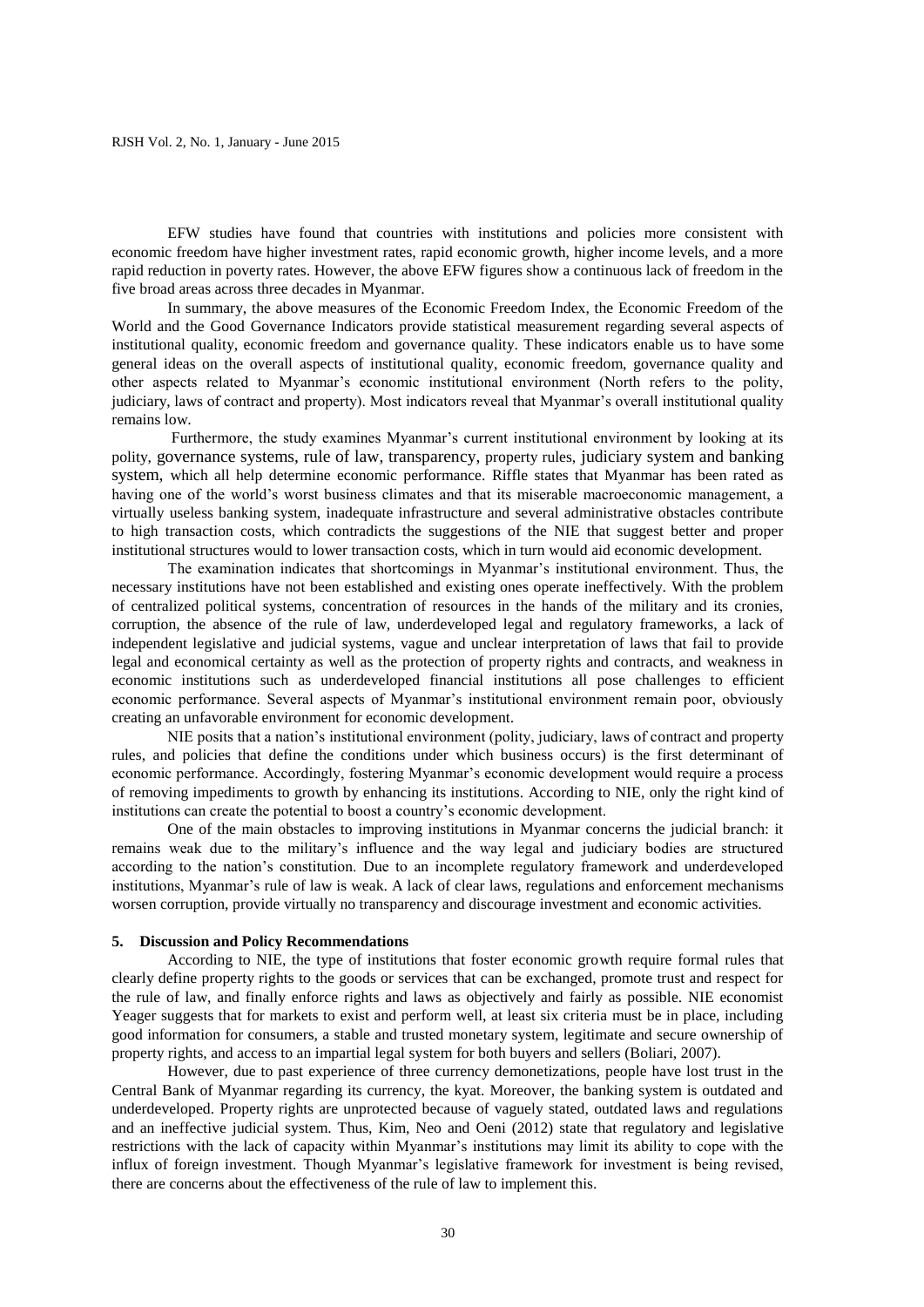Thus, to create a decent institutional environment for economic development, the transformation of the role of military together with the eradication of corruption and the establishment of rule of law are the most urgent priorities for the reform that Myanmar's leaders should carry out. The policies of decentralization, investment support and policy initiatives that are designed to level the playing field and protect the rights of people and business entities are needed for local and international businesses to grow and prosper in Myanmar. Capacity building of the parliament and judiciary system is also needed. The banking sector needs to be reformed and upgraded to create a more favorable investment climate. All these issues should be addressed intensively and efficiently.

The current flawed constitution and weak rule of law are the primary cause of several problems such as corruption, the lack of transparency and protection of property rights, and the monopolization of resources and business by the military and its cronies. Thus to achieve prosperity in Myanmar, there needs to be: a) a constitutional amendment for allocation of power, b) protection of property rights, c) the rule of law with an impartial judicial system, and d) a trusted monetary system.

# a) Constitutional amendment for allocation of power

This study principally posits that the amendment of the constitution would allow Myanmar to obtain a proper solution to the aforementioned problems and help achieve economic prosperity. To create a business-friendly climate, attract foreign investment, and promote innovation and trust by reducing corruption and strengthening transparency, there needs to be a reduction in the domination of the military and its monopolization of resources and businesses. The allocation of power, opportunities and resources should not be monopolized and concentrated in the hands of a small group of people, but fairly distributed. Thus, a change in the country's power structure and constitutional amendment is essential. Once the constitution is amended and power is re-structured and equally distributed, corruption and a lack of transparency will be diminished.

# b) Protection of property rights

The NIE suggests that strong property rights institutions and various legal institutions comprise some of the key trade and development-facilitating institutions (Nugent, 2008). Thus, the government should develop rules and regulations that doesn't favor cronies, but rather promote the fair conduct of business among all parties. The government should also establish clear policies and laws addressing the protection of property rights for all citizens as well as for foreign investors, and give primary importance to further liberalizing trade and foreign direct investment.

# c) Strong financial institutions and trusted monetary system

The banking system is extremely underdeveloped and isolated from the international financial infrastructure. It will be impossible to build a competitive economy and raise living standards in Myanmar without a sound and efficient banking system. A process of ensuring macroeconomic stability; encouraging financial sector development, such as modernizing the banking system; and establishing a consistent monetary policy framework are also crucial for economic development. Additionally, due to past experience, public trust in Myanmar's currency and banking system remains low. Advocates of NIE, North and Yeager, state that to have well-functioning markets that drives economic development, institutions must promote trust. Overall, there needs to be changes in monetary policies to regain trust in the currency and approaches in renewing the banking system (private banks as well as state-owned banks) to make transactions easier and up to international standards in order to create a friendly environment for investment and business essential to economic growth.

### d) Improved judiciary capacity and rules and regulations

The current problem of dependent and structural disconnects in Myanmar's judicial system and courts render them incapable of delivering justice fairly and establishing the rule of law. Moreover, several rules and regulations are out of date; therefore, they are irrelevant and are unenforceable. In short, the enforcement of regulations needs to be strengthened, several policies and laws revised, and judicial systems and courts restructured and enhanced in their capacity so as to help build a friendly business atmosphere that attracts foreign investment and promotes free markets.